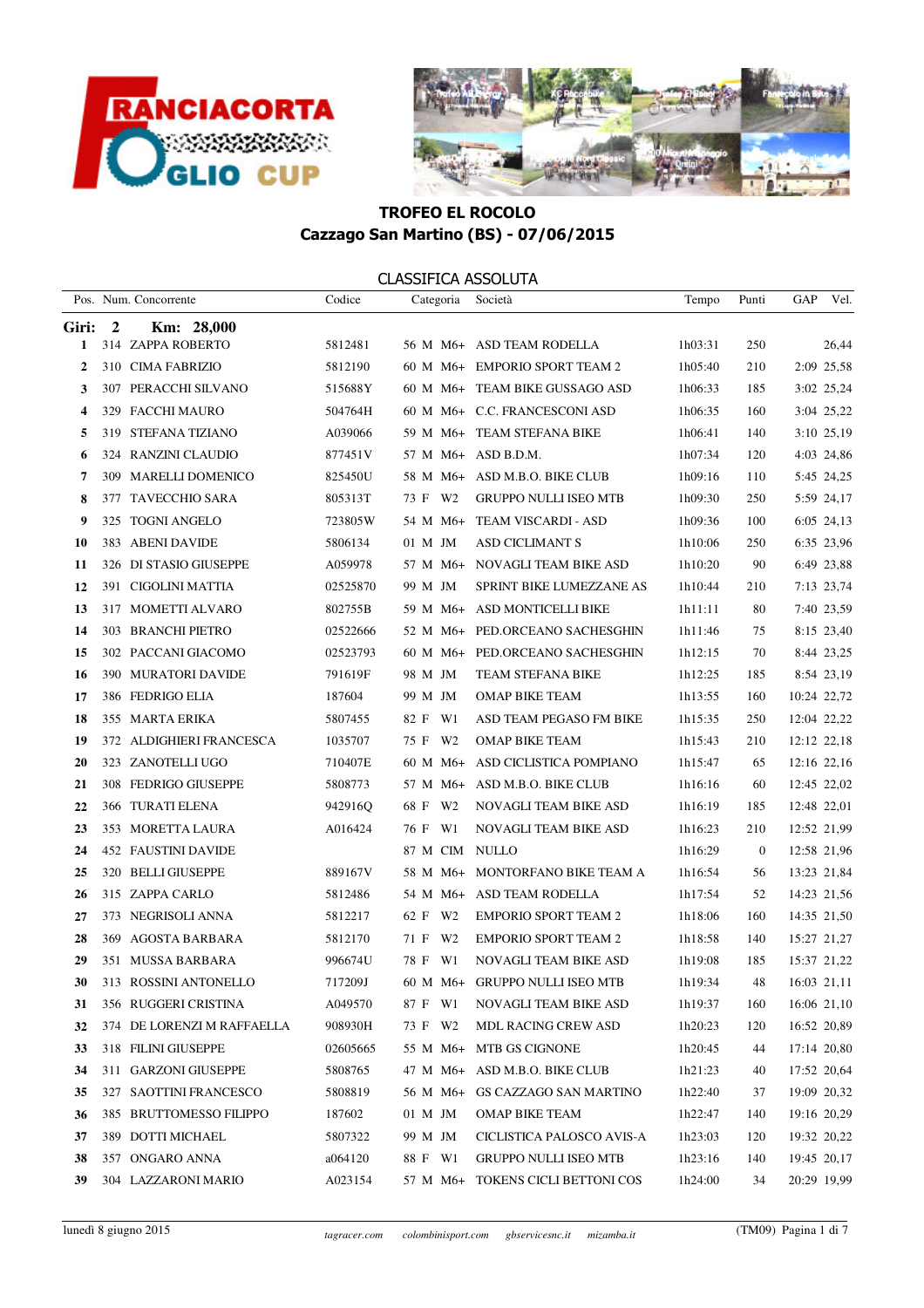



|                |   | Pos. Num. Concorrente       | Codice   | Categoria      | Società                           | Tempo   | Punti            | GAP Vel.    |            |
|----------------|---|-----------------------------|----------|----------------|-----------------------------------|---------|------------------|-------------|------------|
| 40             |   | 312 COCCOLI VALTER          | 5808775  |                | 55 M M6+ ASD M.B.O. BIKE CLUB     | 1h24:06 | 31               | 20:35 19,97 |            |
| 41             |   | 453 FRATTINI MASSIMO        |          | 84 M CIM NULLO |                                   | 1h24:12 | $\boldsymbol{0}$ | 20:41 19,94 |            |
| 42             |   | 322 BARBIERI ROBERTO        | 02504947 |                | 58 M M6+ G.S. CROCE VERDE ORZINUO | 1h24:42 | 28               | 21:11 19,83 |            |
| 43             |   | 330 RAMBALDINI GIAMBATTISTA | 5809208  |                | 59 M M6+ GS AVIS PEDALE VEROLESE  | 1h24:49 | 25               | 21:18 19,80 |            |
| 44             |   | 305 VALETTI DOMENICO        | 02504961 |                | 56 M M6+ G.S. CROCE VERDE ORZINUO | 1h25:32 | 22               | 22:01 19,64 |            |
| 45             |   | 375 MASINI MONICA           | 729405B  | 62 F W2        | NOVAGLI TEAM BIKE ASD             | 1h28:08 | 110              | 24:37 19,06 |            |
| 46             |   | 387 FIORENTINI MATTIA       | 187661   | 00 M JM        | OMAP BIKE TEAM                    | 1h28:14 | 110              | 24:43 19,03 |            |
| 47             |   | 354 ZUCCHELLI CHIARA        | 02524325 | 76 F W1        | <b>G.S. CROCE VERDE ORZINUO</b>   | 1h30:21 | 120              | 26:50 18,59 |            |
| 48             |   | 451 BIANELLI FERRUCCIO      |          | 56 M CIM NULLO |                                   | 1h31:12 | $\overline{0}$   | 27:41 18,42 |            |
| 49             |   | 388 ROSSETTI SIMONE         | 187605   | 01 M JM        | <b>OMAP BIKE TEAM</b>             | 1h42:42 | 100              | 39:11 16,35 |            |
| 50             |   | 370 SARENI CRISTINA         | 02524321 | 62 F W2        | <b>G.S. CROCE VERDE ORZINUO</b>   | 1h44:51 | 100              | 41:20 16,02 |            |
| 51             |   | 316 BETTONI DAVIDE          | A001693  |                | 56 M M6+ FTC EQUIPE ASD           | 1h46:04 | 20               | 42:33 15,83 |            |
| Giri:          | 3 | Km: 42,000                  |          |                |                                   |         |                  |             |            |
| 1              |   | 162 BONGIONI ALESSIO        | 578895X  | 75 M M3        | <b>GIANGIS TEAM FREE BIKE E</b>   | 1h29:16 | 250              |             | 28,22      |
| $\overline{2}$ |   | 79 CORSINI MARCO            | 802756C  | 81 M M1        | <b>CYCLING TEAM CORTE FRA</b>     | 1h29:35 | 250              |             | 19 28,12   |
| 3              |   | 175 CATINA CORRADO          | 471347D  | 72 M M3        | <b>GIANGIS TEAM FREE BIKE E</b>   | 1h30:08 | 210              |             | 52 27,95   |
| 4              |   | 123 CATINA MICHELE          | 662603N  | 79 M M2        | <b>GIANGIS TEAM FREE BIKE E</b>   | 1h30:14 | 250              |             | 58 27,92   |
| 5              |   | 275 FAPPANI GIANPAOLO       | 5812378  | 63 M M5        | TEAM CONAD CINGHIALE              | 1h31:19 | 250              |             | 2:03 27,59 |
| 6              |   | 26 MOMETTI MARCO            | 800129A  | 89 M MS        | <b>CYCLING TEAM CORTE FRA</b>     | 1h31:21 | 250              |             | 2:05 27,58 |
| 7              |   | 232 BORTOLOTTI GABRIELE     | 5808808  | 66 M M4        | <b>ASD ACTION</b>                 | 1h32:14 | 250              |             | 2:58 27,32 |
| 8              |   | 51 FACCHETTI SIMONE         | 5806313  | 82 M M1        | <b>ASD CICLIMANT S</b>            | 1h32:19 | 210              |             | 3:03 27,29 |
| 9              |   | 122 LAZZARI STEFANO         | 900410C  | 79 M M2        | <b>GRUPPO NULLI ISEO MTB</b>      | 1h32:56 | 210              | 3:40 27,11  |            |
| 10             |   | 110 ARCHETTI FABIO          | 875653D  | 77 M M2        | ASD MONTICELLI BIKE               | 1h33:22 | 185              | 4:06 26,98  |            |
| 11             |   | 6 ABATTI ERIK               | 02524252 | 87 M MS        | SPRINT BIKE LUMEZZANE AS          | 1h33:58 | 210              |             | 4:42 26,81 |
| 12             |   | 205 GALLINA CRISTIAN        | 5812201  | 69 M M4        | <b>EMPORIO SPORT TEAM 2</b>       | 1h34:01 | 210              |             | 4:45 26,80 |
| 13             |   | 422 CRESCINI PAOLO          | 783589S  | 70 M M4        | <b>BIKE TEAM BRUCIATI ASD</b>     | 1h34:04 | 185              | 4:48 26,78  |            |
| 14             |   | 410 FERRARI ANGELO          | 862746D  | 66 M M4        | <b>GRUPPO NULLI ISEO MTB</b>      | 1h34:06 | 160              |             | 4:50 26,77 |
| 15             |   | 20 BERTOLOTTI ANDREA        | 5806135  | 93 M MS        | <b>ASD CICLIMANT S</b>            | 1h34:09 | 185              |             | 4:53 26,76 |
| 16             |   | 157 FARINA BASSIANO         | 12205372 | 71 M M3        | <b>CASTELLEONE MTB</b>            | 1h34:53 | 185              |             | 5:37 26,55 |
| 17             |   | 185 ROSSI LUCA              | 909303J  | 74 M M3        | CYCLING TEAM CORTE FRA            | 1h34:54 | 160              |             | 5:38 26,54 |
| 18             |   | 21 SCOTTI ALESSANDRO        | 884726Q  |                | 86 M MS GRUPPO NULLI ISEO MTB     | 1h34:56 | 160              |             | 5:40 26,54 |
| 19             |   | 252 CROTTI DOMENICO         | 910285U  | 65 M M5        | NOVAGLI TEAM BIKE ASD             | 1h34:59 | 210              |             | 5:43 26,52 |
| 20             |   | 22 BORGOGNONI PATRIK        | A039585  | 86 M MS        | TEAM CORSETTI ASD                 | 1h35:28 | 140              |             | 6:12 26,39 |
| 21             |   | 117 MONTANARI ROBERTO       | 832039N  | 76 M M2        | <b>MDL RACING CREW ASD</b>        | 1h35:36 | 160              |             | 6:20 26,35 |
| 22             |   | 28 DAMIANI DANILO           | A020100  | 87 M MS        | CYCLING TEAM CORTE FRA            | 1h35:38 | 120              |             | 6:22 26,35 |
| 23             |   | 53 GIORDANI ALESSANDRO      | 5806923  | 83 M M1        | RAMPI TEAM 96                     | 1h35:59 | 185              |             | 6:43 26,25 |
| 24             |   | 256 SARDINI MAURO           | 5806146  | 61 M M5        | ASD CICLIMANT S                   | 1h36:19 | 185              |             | 7:03 26,16 |
| 25             |   | 262 VALLIO CLAUDIO          | 5812245  | 65 M M5        | <b>EMPORIO SPORT TEAM 2</b>       | 1h36:34 | 160              |             | 7:18 26,09 |
| 26             |   | 32 BONAITI LUCA             | 666269S  | 95 M MS        | TEAM PALA FENICE FRANCH           | 1h36:38 | 110              |             | 7:22 26,07 |
| 27             |   | 62 PANCERA STEFANO          | 772484V  | 83 M M1        | <b>MDL RACING CREW ASD</b>        | 1h36:39 | 160              |             | 7:23 26,07 |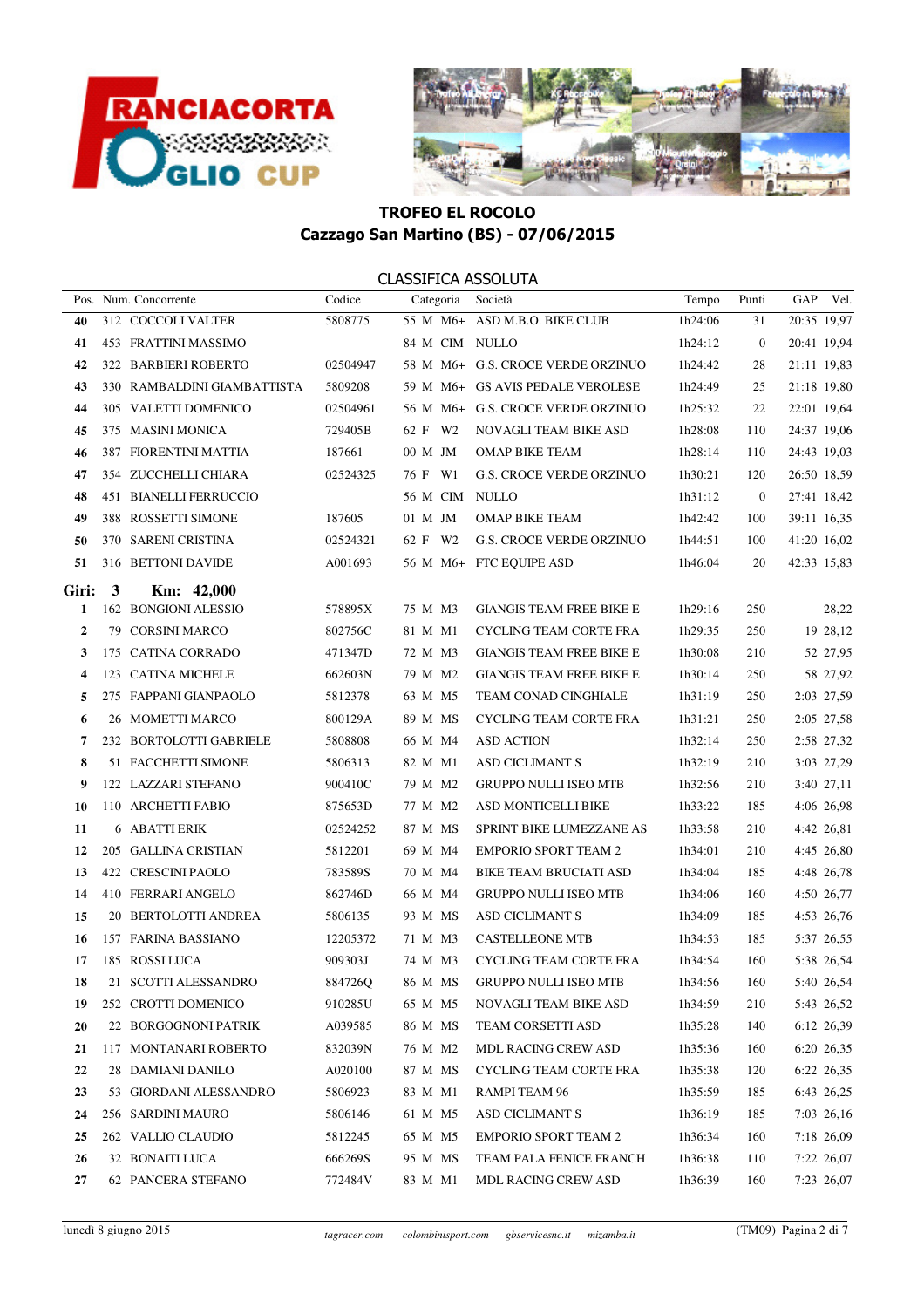



|    | Pos. Num. Concorrente    | Codice   | Categoria | Società                         | Tempo   | Punti | GAP            | Vel.       |
|----|--------------------------|----------|-----------|---------------------------------|---------|-------|----------------|------------|
| 28 | 258 MANGERINI BALDASSARE | 02524289 | 61 M M5   | <b>GIANGIS TEAM FREE BIKE E</b> | 1h36:41 | 140   |                | 7:25 26,06 |
| 29 | 230 MONTEVERDI EMANUELE  | 5806316  | 66 M M4   | ASD CICLIMANT S                 | 1h36:45 | 140   |                | 7:29 26,04 |
| 30 | 251 BARBERA MASSIMILIANO | 522217N  | 65 M M5   | MONTORFANO BIKE TEAM A          | 1h36:59 | 120   |                | 7:43 25,98 |
| 31 | 287 ZOLDAN GIORGIO       | 795360K  | 65 M M5   | RACING ROSOLA BIKE ASD          | 1h37:01 | 110   |                | 7:45 25,97 |
| 32 | 284 CIRANI CARLO         | 578748S  | 65 M M5   | <b>BIKE TEAM BRUCIATI ASD</b>   | 1h37:07 | 100   |                | 7:51 25,94 |
| 33 | 30 PICOTTI ROBERTO       | 979392G  | 90 M MS   | <b>GRUPPO NULLI ISEO MTB</b>    | 1h37:17 | 100   |                | 8:01 25,90 |
| 34 | 182 TELLINI RONALD       | 724020S  | 71 M M3   | <b>TEAM ISOLMANT</b>            | 1h37:22 | 140   |                | 8:06 25,87 |
| 35 | 248 BOSIO MARCO          | 917636N  | 68 M M4   | <b>GRUPPO NULLI ISEO MTB</b>    | 1h37:54 | 120   |                | 8:38 25,73 |
| 36 | 421 BRENO STEFANO        | 907170E  | 66 M M4   | <b>BRESCIA BIKE ASD</b>         | 1h38:04 | 110   |                | 8:48 25,69 |
| 37 | 429 RUMI GUIDO           | 466739H  | 66 M M4   | TEAM BIKE GUSSAGO ASD           | 1h38:11 | 100   |                | 8:55 25,66 |
| 38 | 108 MARTINAZZOLI MARCO   | 02525881 | 77 M M2   | SPRINT BIKE LUMEZZANE AS        | 1h38:24 | 140   |                | 9:08 25,60 |
| 39 | 171 SERINA GIUSEPPE      | 579941D  | 71 M M3   | <b>GIANGIS TEAM FREE BIKE E</b> | 1h38:28 | 120   |                | 9:12 25,58 |
| 40 | 11 MAVER ROBERTO         | 724734W  | 86 M MS   | <b>COLOGNESE BIKE ASD</b>       | 1h38:30 | 90    |                | 9:14 25,58 |
| 41 | 417 MASCETTI ALESSANDRO  | A049675  | 67 M M4   | SPRINT BIKE LUMEZZANE AS        | 1h38:44 | 90    |                | 9:28 25,52 |
| 42 | 14 BARONCHELLI MATTEO    | A044553  | 95 M MS   | ASD PEDALE ORCEANO              | 1h38:47 | 80    |                | 9:31 25,50 |
| 43 | 154 GHILARDI CRISTIAN    | A013238  | 74 M M3   | <b>COLOGNESE BIKE ASD</b>       | 1h38:52 | 110   |                | 9:36 25,48 |
| 44 | 278 CRESCERI MAURIZIO    | 910511N  | 62 M M5   | NOVAGLI TEAM BIKE ASD           | 1h39:01 | 90    |                | 9:45 25,44 |
| 45 | 411 PEZZOTTI PIERLUIGI   | 862747E  | 67 M M4   | <b>GRUPPO NULLI ISEO MTB</b>    | 1h39:08 | 80    |                | 9:52 25,41 |
| 46 | 159 QUINZANI STEFANO     | 662216H  | 73 M M3   | RACING ROSOLA BIKE ASD          | 1h39:22 | 100   | 10:06 25,36    |            |
| 47 | 104 TANGHETTI CLAUDIO    | 02524265 | 78 M M2   | SPRINT BIKE LUMEZZANE AS        | 1h40:13 | 120   | 10:57 25,14    |            |
| 48 | 150 MINELLI SANDRO       | 704142A  | 71 M M3   | SPRINT BIKE LUMEZZANE AS        | 1h40:17 | 90    | 11:01 25,12    |            |
| 49 | 245 NULLI NINO           | 917615R  | 66 M M4   | <b>GRUPPO NULLI ISEO MTB</b>    | 1h40:24 | 75    | 11:08 25,09    |            |
| 50 | 240 CONSOLI FRANCESCO    | 835094H  | 70 M M4   | <b>GRUPPO NULLI ISEO MTB</b>    | 1h40:27 | 70    | 11:11 25,08    |            |
| 51 | 58 LISSIGNOLI NICOLA     | 974753C  | 83 M M1   | ASD MONTICELLI BIKE             | 1h40:29 | 140   | 11:13 25,07    |            |
| 52 | 156 PICCINOTTI SIMONE    | 620068J  | 72 M M3   | ASD CICLISTICA POMPIANO         | 1h40:30 | 80    | 11:14 25,07    |            |
| 53 | 259 CARRARA PAOLO        | 724735X  | 61 M M5   | <b>COLOGNESE BIKE ASD</b>       | 1h40:32 | 80    | 11:16 25,06    |            |
| 54 | 206 SALINI DAVIDE        | 02524320 | 70 M M4   | <b>G.S. CROCE VERDE ORZINUO</b> | 1h40:39 | 65    | 11:23 25,03    |            |
| 55 | 24 MANENTI MICHELE       | 5842964  | 92 M MS   | AMICI DEL COMITATO BS           | 1h40:40 | 75    | 11:24 25,03    |            |
| 56 | 126 ABENI ROBERTO        | 941405Y  | 77 M M2   | <b>GRUPPO NULLI ISEO MTB</b>    | 1h40:47 | 110   | 11:31 25,00    |            |
| 57 | 403 ARTUNGHI MARCO       | 02526708 | 69 M M4   | TEAM CASTREZZATO                | 1h40:52 | 60    | 11:36 24,98    |            |
| 58 | 178 SPINA ENRICO         | A039722  |           | 75 M M3 MONTORFANO BIKE TEAM A  | 1h40:54 |       | 75 11:38 24,97 |            |
| 59 | 74 CRISTINI LUCAS        | 5809174  | 84 M M1   | CLUB MINO DENTI ASD             | 1h41:03 | 120   | 11:47 24,93    |            |
| 60 | 279 CAVATI ALDO          | 02526719 | 64 M M5   | TEAM CASTREZZATO                | 1h41:14 | 75    | 11:58 24,88    |            |
| 61 | 249 CORTESI GIACOMO      | 522254T  | 69 M M4   | <b>GRUPPO NULLI ISEO MTB</b>    | 1h41:20 | 56    | 12:04 24,86    |            |
| 62 | 227 SALERI GIANBATTISTA  | 627195J  | 66 M M4   | TEAM MARTINA ASD                | 1h41:33 | 52    | 12:17 24,81    |            |
| 63 | 36 LUNATI EMANUELE       | A045981  | 92 M MS   | <b>CYCLING PERFORMANCE AS</b>   | 1h42:22 | 70    | 13:06 24,61    |            |
| 64 | 164 PICENI LUCA          | 5806147  | 72 M M3   | ASD CICLIMANT S                 | 1h42:43 | 70    | 13:27 24,52    |            |
| 65 | 241 LANCINI ROBERTO      | A013200  | 69 M M4   | <b>GRUPPO NULLI ISEO MTB</b>    | 1h42:46 | 48    | 13:30 24,51    |            |
| 66 | 427 MATTI LUCA           | 5806615  | 68 M M4   | TEAM PIANETA BICI               | 1h42:59 | 44    | 13:43 24,46    |            |
| 67 | 37 ZAPPA MARCO           | 5812599  | 87 M MS   | <b>EMPORIO SPORT TEAM 2</b>     | 1h43:08 | 65    | 13:52 24,43    |            |
| 68 | 246 PLEBANI ENRICO       | 876901Y  | 69 M M4   | MONTORFANO BIKE TEAM A          | 1h43:11 | 40    | 13:55 24,42    |            |
|    |                          |          |           |                                 |         |       |                |            |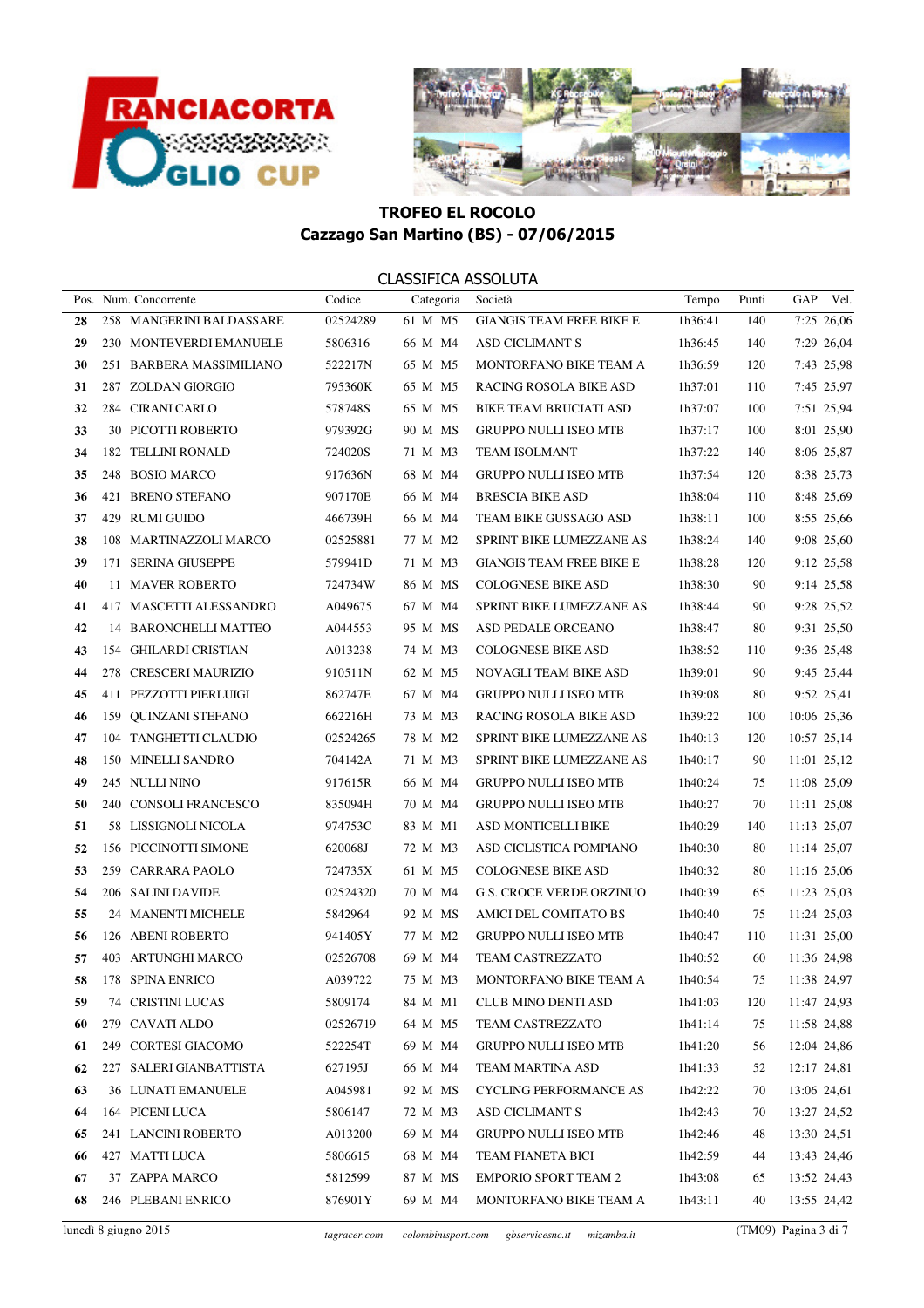



|     | Pos. Num. Concorrente     | Codice   | Categoria | Società                         | Tempo   | Punti | GAP            | Vel. |
|-----|---------------------------|----------|-----------|---------------------------------|---------|-------|----------------|------|
| 69  | 242 MANGIARINI OLIVIERO   | 945830Z  | 66 M M4   | <b>GRUPPO NULLI ISEO MTB</b>    | 1h43:13 | 37    | 13:57 24,41    |      |
| 70  | 131 FRANZONI ALESSANDRO   | 946998X  | 77 M M2   | PROBIKE TEAM ASD                | 1h43:14 | 100   | 13:58 24,40    |      |
| 71  | 420 GRAZIOLI MAURO        | 471251D  | 66 M M4   | PROBIKE TEAM ASD                | 1h43:15 | 34    | 13:59 24,40    |      |
| 72  | 254 BRIGNOLI FABIO        | 5806919  | 63 M M5   | RAMPI TEAM 96                   | 1h43:26 | 70    | 14:10 24,36    |      |
| 73  | 425 SCIOTTI PIER GIOVANNI | 5808391  | 70 M M4   | ASD TEAM VALVERDE               | 1h43:35 | 31    | 14:19 24,32    |      |
| 74  | 234 GRITTI PAOLO          | 5807467  | 67 M M4   | CYCLE CLASSIC ASD               | 1h43:45 | 28    | 14:29 24,28    |      |
| 75  | 264 MANTEGARI ALDO        | 5806312  | 65 M M5   | <b>ASD CICLIMANT S</b>          | 1h43:47 | 65    | 14:31 24,28    |      |
| 76  | 152 MARANZA MARCO         | 02524290 | 72 M M3   | <b>GIANGIS TEAM FREE BIKE E</b> | 1h43:52 | 65    | 14:36 24,25    |      |
| 77  | 134 MANZONI TONI          | A011785  | 78 M M2   | <b>ASD TEAM ZETA</b>            | 1h43:56 | 90    | 14:40 24,24    |      |
| 78  | 415 CIGOLINI GRAZIANO     | 02525869 | 68 M M4   | SPRINT BIKE LUMEZZANE AS        | 1h43:56 | 25    | 14:40 24,24    |      |
| 79  | 125 MAGONI FRANCESCO      | 5808599  | 76 M M2   | CLUB MINO DENTI ASD             | 1h44:00 | 80    | 14:44 24,22    |      |
| 80  | 253 VERONESI PIETRO       | 836597F  | 63 M M5   | ASD B.D.M.                      | 1h44:02 | 60    | 14:46 24,22    |      |
| 81  | 239 METELLI SERGIO        | 958992V  | 67 M M4   | MONTORFANO BIKE TEAM A          | 1h44:06 | 22    | 14:50 24,20    |      |
| 82  | 83 CASTELLI ARON          | 02522669 | 84 M M1   | PED.ORCEANO SACHESGHIN          | 1h44:08 | 110   | 14:52 24,19    |      |
| 83  | 133 SCARINCI STEFANO      | A016458  | 79 M M2   | ASD MONTICELLI BIKE             | 1h44:40 | 75    | 15:24 24,07    |      |
| 84  | 180 SAIANI PAOLO          | 925208A  | 75 M M3   | PROBIKE TEAM ASD                | 1h44:50 | 60    | 15:34 24,03    |      |
| 85  | 59 DEDEI MATTEO           | 5807325  | 82 M M1   | CICLISTICA PALOSCO AVIS-A       | 1h45:32 | 100   | 16:16 23,87    |      |
| 86  | 116 COLOSIO MASSIMO       | 988962V  | 77 M M2   | <b>MDL RACING CREW ASD</b>      | 1h45:42 | 70    | 16:26 23,83    |      |
| 87  | 426 CIAO FRANCESCO        | 940985Y  | 68 M M4   | MTB FRANCIACORTA CAPRI          | 1h45:59 | 20    | 16:43 23,77    |      |
| 88  | 188 BIANCHI EGIDIO SAVINO | A044912  | 71 M M3   | MTB FRANCIACORTA CAPRI          | 1h46:01 | 56    | 16:45 23,76    |      |
| 89  | 129 GABETTI MAURO         | A044390  | 79 M M2   | TEAM STEFANA BIKE               | 1h46:08 | 65    | 16:52 23,74    |      |
| 90  | 247 PLEBANI FABIO         | 706982X  | 69 M M4   | MONTORFANO BIKE TEAM A          | 1h46:09 | 18    | 16:53 23,73    |      |
| 91  | 260 BACCHETTI ALESSIO     | 457375B  | 62 M M5   | ASD PERTICA BASSA               | 1h46:13 | 56    | 16:57 23,72    |      |
| 92  | 294 CARMINATI EGIDIO      | 5806103  | 61 M M5   | CARAVAGGIO OFFROAD ASD          | 1h46:15 | 52    | 16:59 23,71    |      |
| 93  | 174 MORESCHI RICCARDO     | 974744B  | 72 M M3   | TEAM STEFANA BIKE               | 1h46:16 | 52    | 17:00 23,71    |      |
| 94  | 166 GIRELLI MARTINO LUCA  | 981642V  | 71 M M3   | C.C. FRANCESCONI ASD            | 1h46:19 | 48    | 17:03 23,70    |      |
| 95  | 170 PONTOGLIO ALBERTO     | 858278U  | 71 M M3   | MONTORFANO BIKE TEAM A          | 1h46:23 | 44    | 17:07 23,68    |      |
| 96  | 290 GRITTI GIUSEPPE       | 542595N  | 62 M M5   | C.C. FRANCESCONI ASD            | 1h46:28 | 48    | 17:12 23,66    |      |
| 97  | 71 SIDDI ROBERTO          | 02524264 | 81 M M1   | SPRINT BIKE LUMEZZANE AS        | 1h46:35 | 90    | 17:19 23,64    |      |
| 98  | 218 POLI CORRADO          | 02605308 | 68 M M4   | MTB GS CIGNONE                  | 1h46:48 | 16    | 17:32 23,59    |      |
| 99  | 115 RESMINI GIANBATTISTA  | 720877E  |           | 77 M M2 C.C. FRANCESCONI ASD    | 1h46:49 |       | 60 17:33 23,59 |      |
| 100 | 132 CORSINI GIUSEPPE      | A015238  | 78 M M2   | <b>CYCLING TEAM CORTE FRA</b>   | 1h46:50 | 56    | 17:34 23,58    |      |
| 101 | 176 BELOTTI MASSIMO       | 956448H  | 75 M M3   | <b>GRUPPO NULLI ISEO MTB</b>    | 1h46:51 | 40    | 17:35 23,58    |      |
| 102 | 128 MOMBELLI FABIO        | 974653G  | 76 M M2   | ASD MONTICELLI BIKE             | 1h46:55 | 52    | 17:39 23,56    |      |
| 103 | 105 SARTORI ROBERTO       | A049109  | 76 M M2   | <b>GIANGIS TEAM FREE BIKE E</b> | 1h46:56 | 48    | 17:40 23,56    |      |
| 104 | 17 BASELLI GIUSEPPE       | 02605280 | 89 M MS   | MTB GS CIGNONE                  | 1h46:58 | 60    | 17:42 23,55    |      |
| 105 | 187 PINNA LUCA            | 02524292 | 72 M M3   | <b>GIANGIS TEAM FREE BIKE E</b> | 1h47:00 | 37    | 17:44 23,54    |      |
| 106 | 428 DA ROS PIERGIORGIO    | 893726R  | 70 M M4   | TOKENS CICLI BETTONI COS        | 1h47:05 | 14    | 17:49 23,52    |      |
| 107 | 226 METELLI DAVIDE        | 5806143  | 67 M M4   | <b>ASD CICLIMANT S</b>          | 1h47:17 | 12    | 18:01 23,48    |      |
| 108 | 270 LEVRANGI ALDO         | 928136L  | 65 M M5   | ASD PERTICA BASSA               | 1h47:19 | 44    | 18:03 23,48    |      |
| 109 | 75 PAGETTI STEFANO        | 5811117  | 81 M M1   | <b>BIKE E RUN ASD</b>           | 1h47:23 | 80    | 18:07 23,46    |      |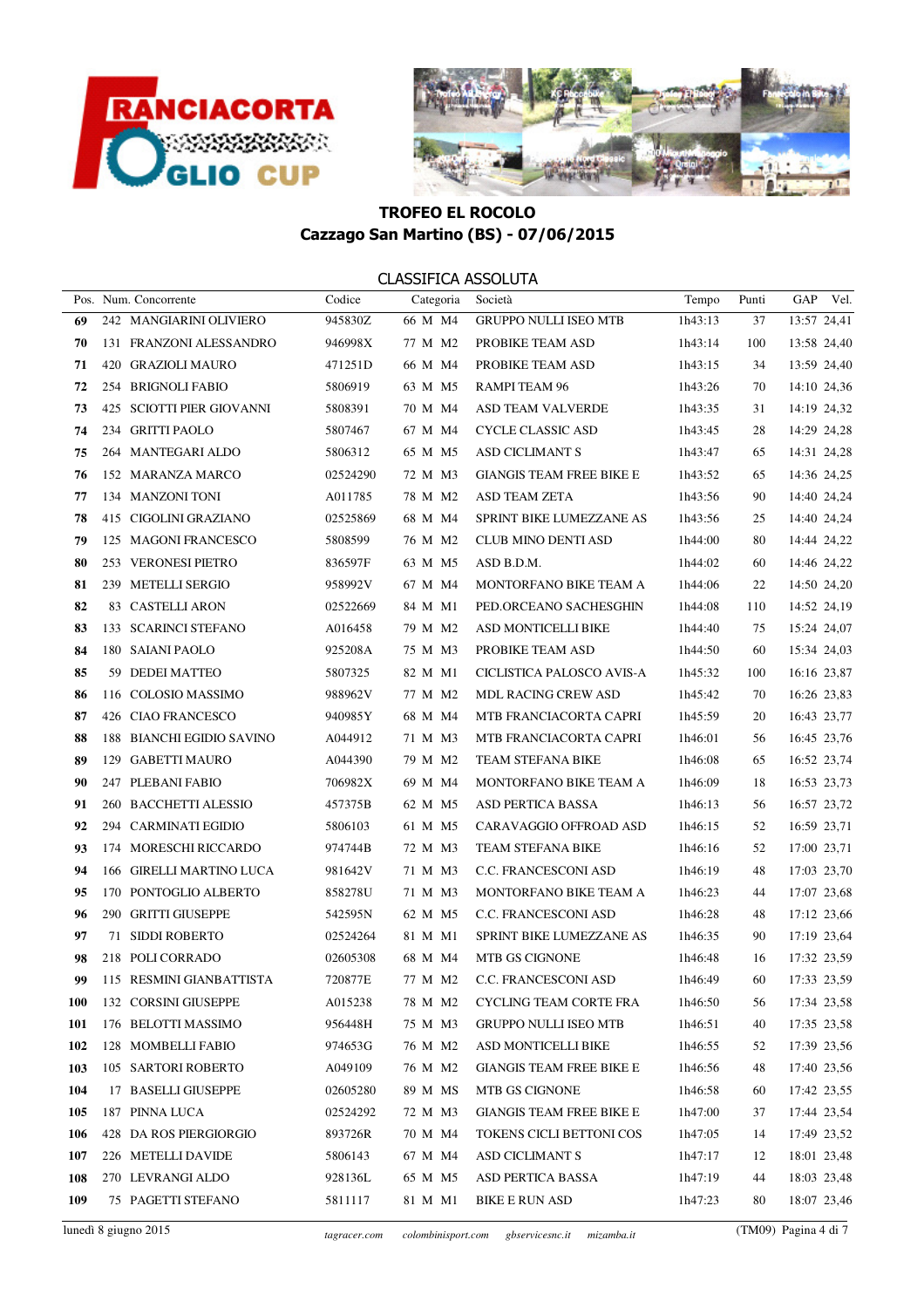



|            | Pos. Num. Concorrente    | Codice   | Categoria | Società                         | Tempo   | Punti | GAP         | Vel. |
|------------|--------------------------|----------|-----------|---------------------------------|---------|-------|-------------|------|
| <b>110</b> | 189 BEGNI MAURO          | 02526711 | 73 M M3   | TEAM CASTREZZATO                | 1h47:27 | 34    | 18:11 23,45 |      |
| 111        | 177 CALABRIA EMANUELE    | 793364   | 71 M M3   | <b>RUGGERI BIKE</b>             | 1h47:36 | 31    | 18:20 23,41 |      |
| 112        | 424 LOVATIVI LUCIANO     | 02524288 | 68 M M4   | <b>GIANGIS TEAM FREE BIKE E</b> | 1h47:38 | 10    | 18:22 23,40 |      |
| 113        | 56 FERRETTI ANDREA       | 02504954 | 85 M M1   | <b>G.S. CROCE VERDE ORZINUO</b> | 1h47:44 | 75    | 18:28 23,39 |      |
| 114        | 113 LORINI SIMONE        | 5806140  | 80 M M2   | <b>ASD CICLIMANT S</b>          | 1h48:10 | 44    | 18:54 23,29 |      |
| 115        | 31 CORIONI GIOVANNI      | 998856V  | 87 M MS   | ASD MONTICELLI BIKE             | 1h48:13 | 56    | 18:57 23,28 |      |
| 116        | 269 ZUABONI LUCA         | 947787U  | 65 M M5   | <b>ASD PERTICA BASSA</b>        | 1h48:22 | 40    | 19:06 23,25 |      |
| 117        | 225 MERCANDELLI MASSIMO  | 5806144  | 67 M M4   | ASD CICLIMANT S                 | 1h48:33 | 10    | 19:17 23,21 |      |
| 118        | 190 CEROTTI ANDREA       | 713447U  | 75 M M3   | <b>BRESCIA BIKE ASD</b>         | 1h48:55 | 28    | 19:39 23,13 |      |
| 119        | 289 MARANZA SERGIO       | 02524291 | 65 M M5   | <b>GIANGIS TEAM FREE BIKE E</b> | 1h49:05 | 37    | 19:49 23,09 |      |
| 120        | 54 BORONI MAURO          | 5806922  | 85 M M1   | RAMPI TEAM 96                   | 1h49:10 | 70    | 19:54 23,08 |      |
| 121        | 414 PATTI STEFANO        | 02524261 | 69 M M4   | SPRINT BIKE LUMEZZANE AS        | 1h49:31 | 10    | 20:15 23,00 |      |
| 122        | 191 BERTONI MIRCO        | A058425  | 71 M M3   | FM BIKE FACTORY TEAM            | 1h49:52 | 25    | 20:36 22,93 |      |
| 123        | 276 BODEI SERGIO         | 724729H  | 64 M M5   | <b>MDL RACING CREW ASD</b>      | 1h50:19 | 34    | 21:03 22,84 |      |
| 124        | 288 OLIVIERI UGO         | 939017K  | 63 M M5   | <b>FREEZONE ASD</b>             | 1h50:22 | 31    | 21:06 22,83 |      |
| 125        | 236 TARGHETTI GIUSEPPE   | 02605312 | 70 M M4   | MTB GS CIGNONE                  | 1h50:34 | 10    | 21:18 22,78 |      |
| 126        | 404 BARESI GIANLUCA      | 02526710 | 69 M M4   | TEAM CASTREZZATO                | 1h50:39 | 10    | 21:23 22,77 |      |
| 127        | 173 CORNACCHIARI ENRICO  | 845967S  | 73 M M3   | <b>GRUPPO NULLI ISEO MTB</b>    | 1h50:45 | 22    | 21:29 22,75 |      |
| 128        | 286 MARNIGA STEFANO      | 486156N  | 65 M M5   | PROBIKE TEAM ASD                | 1h50:48 | 28    | 21:32 22,74 |      |
| 129        | <b>68 PAGNONI BRUNO</b>  | 984996C  | 81 M M1   | <b>GRUPPO NULLI ISEO MTB</b>    | 1h51:27 | 65    | 22:11 22,60 |      |
| 130        | 263 RUBAGOTTI PIERANGELO | 575672B  | 63 M M5   | <b>GRUPPO NULLI ISEO MTB</b>    | 1h51:31 | 25    | 22:15 22,59 |      |
| 131        | 127 CASIRAGHI MARCO      | 801119V  | 77 M M2   | ASD MONTICELLI BIKE             | 1h51:39 | 40    | 22:23 22,56 |      |
| 132        | 69 GHITTI SIMONE         | 02526726 | 85 M M1   | TEAM CASTREZZATO                | 1h51:42 | 60    | 22:26 22,55 |      |
| 133        | 229 BONETTI AUGUSTO      | 5807218  | 66 M M4   | <b>ASD CICLIMANT S</b>          | 1h51:44 | 10    | 22:28 22,55 |      |
| 134        | 136 BONASSI ROBERTO      | 5834407  | 78 M M2   | TEAM VIADANA BIKE               | 1h52:02 | 37    | 22:46 22,49 |      |
| 135        | 238 PIVA EMANUELE        | A004120  | 66 M M4   | FTC EQUIPE ASD                  | 1h52:04 | 10    | 22:48 22,48 |      |
| 136        | 257 ZUCCHETTI ALESSANDRO | 886570S  | 63 M M5   | <b>GIANGIS TEAM FREE BIKE E</b> | 1h52:28 | 22    | 23:12 22,40 |      |
| 137        | 61 NATALE MARCO          | A000104  | 84 M M1   | MDL RACING CREW ASD             | 1h53:13 | 56    | 23:57 22,25 |      |
| 138        | 65 REBECCHI MAURIZIO     | 5809346  | 81 M M1   | ASD TEAM CARPENBIKE             | 1h54:05 | 52    | 24:49 22,08 |      |
| 139        | 33 BELOTTI NICOLA        | A049945  | 93 M MS   | ASD CICLISTICA POMPIANO         | 1h54:26 | 52    | 25:10 22,01 |      |
| 140        | 29 LANCINI ERMANNO       | A053977  |           | 86 M MS GRUPPO NULLI ISEO MTB   | 1h54:55 | 48    | 25:39 21,92 |      |
| 141        | 217 BRUGNINI GIANCARLO   | 02605286 | 69 M M4   | MTB GS CIGNONE                  | 1h55:01 | 10    | 25:45 21,90 |      |
| 142        | 163 GAGNI EMILIANO       | 5807420  | 71 M M3   | TEAM DUEMME BIKE                | 1h55:32 | 20    | 26:16 21,80 |      |
| 143        | 167 MONTEVERDI FABRIZIO  | A000717  | 71 M M3   | C.C. FRANCESCONI ASD            | 1h55:59 | 18    | 26:43 21,72 |      |
| 144        | 209 BECCALOSSI CRISTIAN  | 02524306 | 68 M M4   | <b>G.S. CROCE VERDE ORZINUO</b> | 1h56:37 | 10    | 27:21 21,60 |      |
| 145        | 273 SBARDOLINI DARIO     | 923049T  | 63 M M5   | FTC EQUIPE ASD                  | 1h56:59 | 20    | 27:43 21,54 |      |
| 146        | 272 SCUTRA ALBERTO       | 791690B  | 64 M M5   | FTC EQUIPE ASD                  | 1h57:28 | 18    | 28:12 21,45 |      |
| 147        | 193 MORETTI MARCO        | 867821N  | 73 M M3   | CYCLING TEAM CORTE FRA          | 1h57:31 | 16    | 28:15 21,44 |      |
| 148        | 416 RAZA ROCCO           | 02524263 | 66 M M4   | SPRINT BIKE LUMEZZANE AS        | 1h57:44 | 10    | 28:28 21,40 |      |
| 149        | 283 PICCIOLI ALFIO       | 02524262 | 62 M M5   | SPRINT BIKE LUMEZZANE AS        | 1h57:47 | 16    | 28:31 21,39 |      |
| 150        | 277 BERARDI MASSIMILIANO | A012625  | 65 M M5   | MONTORFANO BIKE TEAM A          | 1h57:50 | 14    | 28:34 21,38 |      |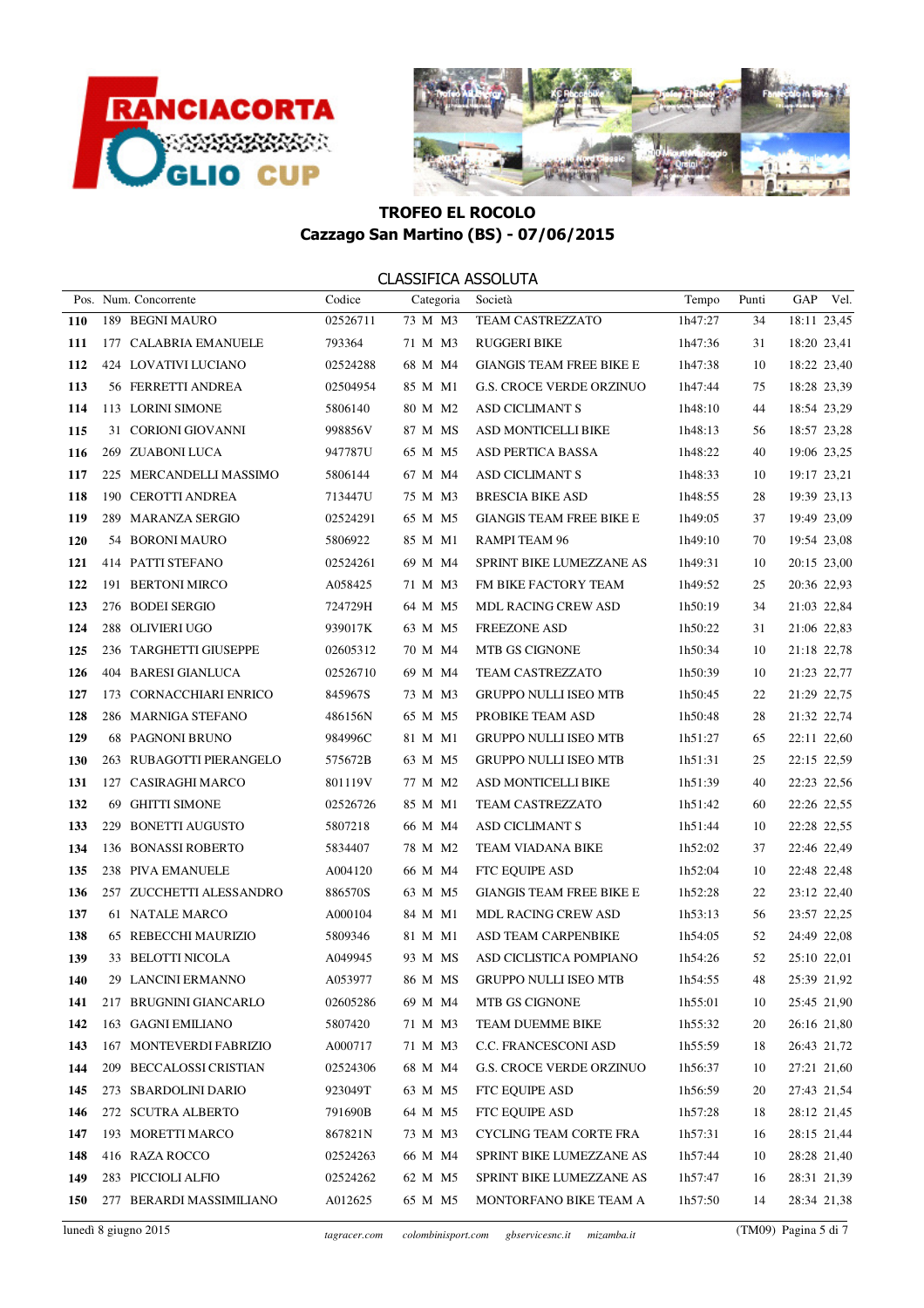



|     | Pos. Num. Concorrente        | Codice   | Categoria | Società                         | Tempo           | Punti | GAP Vel.    |
|-----|------------------------------|----------|-----------|---------------------------------|-----------------|-------|-------------|
| 151 | 179 ROSSI MARTINO            | 793366   | 71 M M3   | <b>RUGGERI BIKE</b>             | 1h58:00         | 14    | 28:44 21,35 |
| 152 | 418 MONTINI GIUSEPPE         | 999639C  | 66 M M4   | ASD CICLISTICA POMPIANO         | 1h59:12         | 10    | 29:56 21,14 |
| 153 | 213 CREMASCHINI MASSIMILIANO | A040728  | 70 M M4   | <b>GRUPPO NULLI ISEO MTB</b>    | 2h00:15         | 10    | 30:59 20,95 |
| 154 | 223 BARBI EGILIO             | 5808813  | 70 M M4   | GS CAZZAGO SAN MARTINO          | 2h00:22         | 10    | 31:06 20,93 |
| 155 | 282 FERRARI ENRICO           | 02530769 | 65 M M5   | EUROPA SPORTING CLUB SR         | 2h00:45         | 12    | 31:29 20,86 |
| 156 | 23 CALZONI FRANCESCO         | 714542U  | 87 M MS   | ASD CICLISTICA POMPIANO         | 2h00:57         | 44    | 31:41 20,83 |
| 157 | 243 BONARDI SANDRO           | 840936S  | 68 M M4   | <b>GRUPPO NULLI ISEO MTB</b>    | 2h01:16         | 10    | 32:00 20,77 |
| 158 | 204 BORLOTTI GIANFRANCO      | 02522665 | 69 M M4   | PED.ORCEANO SACHESGHIN          | 2h04:26         | 10    | 35:10 20,24 |
| 159 | 267 BUSETTI MASSIMO          | 5806300  | 65 M M5   | <b>MARTINENGO ASD</b>           | 2h04:28         | 10    | 35:12 20,24 |
| 160 | 184 BADINELLI ANGELO         | 793365   | 71 M M3   | <b>RUGGERI BIKE</b>             | 2h05:24         | 12    | 36:08 20,09 |
| 161 | 266 ALABISO GIOVANNI         | 5806142  | 63 M M5   | <b>ASD CICLIMANT S</b>          | 2h05:30         | 10    | 36:14 20,07 |
| 162 | 413 PAROLARI ARMANDO         | 793367   | 69 M M4   | <b>RUGGERI BIKE</b>             | 2h05:34         | 10    | 36:18 20,06 |
| 163 | 419 PLEBANI CLAUDIO          | 5807313  | 68 M M4   | CICLISTICA PALOSCO AVIS-A       | 2h10:06         | 10    | 40:50 19,36 |
| 164 | 160 GALASSO GIUSEPPE         | A050330  | 73 M M3   | MTB CITTA' DEGLI IMPERIAL       | 2h14:14         | 10    | 44:58 18,77 |
| 165 | 10 ORLANDI JULIAN            | A049106  | 96 M MS   | <b>GIANGIS TEAM FREE BIKE E</b> | $1h03:44$ 2     | 40    |             |
| 166 | 291 BONIZZI ETTORE           | 881917D  | 63 M M5   | POLISPORTIVA MADIGNANE          | $1h12:12$ 2     | 10    |             |
| 167 | 281 TONELLI GIANFRANCO       | A012917  | 65 M M5   | MONTORFANO BIKE TEAM A          | $1h14:00$ 2     | 10    |             |
| 168 | 202 LORINI LORENZO           | 5806929  | 68 M M4   | RAMPI TEAM 96                   | $1h15:54$ 2     | 10    |             |
| 169 | 161 GAGNI LEONARDO           | 5806139  | 72 M M3   | ASD CICLIMANT S                 | $1h20:18$ 2     | 10    |             |
| 170 | 280 TAESI GIULIANO           | A047542  | 61 M M5   | TEAM STEFANA BIKE               | $1h22:52$ 2     | 10    |             |
| 171 | 405 CALEFATO CESARE          | 843657H  | 69 M M4   | <b>GRUPPO NULLI ISEO MTB</b>    | $1h23:12$ 2     | 10    |             |
| 172 | 183 PREVITALI GIOVANNI       | 5807316  | 74 M M3   | CICLISTICA PALOSCO AVIS-A       | $1h23:37$ 2     | 10    |             |
| 173 | 220 BONOTTI CLAUDIO          | 5810999  | 66 M M4   | <b>GUADRINI</b>                 | 1h29:28 2       | 10    |             |
| 174 | 66 SCURI DAMIANO             | A053480  | 82 M M1   | CYCLING TEAM CORTE FRA          | $1h29:31$ 2     | 48    |             |
| 175 | 34 BROGNOLI ANDREA           | 02530810 | 90 M MS   | ASD PEDALE ORCEANO              | $1h30:24$ 2     | 37    |             |
| 176 | 118 FUMAGALLI LORENZO        | A064331  | 76 M M2   | ASD MONTICELLI BIKE             | $1h30:35$ 2     | 34    |             |
| 177 | 244 MARINI EZIO              | 866384X  | 66 M M4   | <b>GRUPPO NULLI ISEO MTB</b>    | $1h31:37$ 2     | 10    |             |
| 178 | 292 VIANELLI REMO            | 5810728  | 64 M M5   | PEDALE SORESINESE               | $1h32:16$ 2     | 10    |             |
| 179 | 250 BOSIO DARIO              | A007701  | 66 M M4   | CYCLING TEAM CORTE FRA          | $1h32:37$ 2     | 10    |             |
| 180 | 181 GERVASI ANDREA           | 02528469 | 73 M M3   | <b>TEAM PITON</b>               | $1h34:12$ 2     | 10    |             |
| 181 | 35   CASTELLI ALEX           | 02530811 |           | 89 M MS ASD PEDALE ORCEANO      | 1h34:45 2       | 34    |             |
| 182 | 27 FERRARESI WALTER          | 02526972 | 87 M MS   | CSI BRESCIA                     | $1h47:14$ 2     | 31    |             |
| 183 | 203 ELLI ROBERTO             | 5806920  | 69 M M4   | RAMPI TEAM 96                   | $33:05$ 1       | 10    |             |
| 184 | 13 FAUSTINI ROBERTO          | 800532W  | 89 M MS   | TEAM MANUEL BIKE ASD            | $33:17 \quad 1$ | 28    |             |
| 185 | 216 RICCA DIEGO              | 02526728 | 69 M M4   | TEAM CASTREZZATO                | $35:25$ 1       | 10    |             |
| 186 | 111 LAFFRANCHI ANTONIO       | 02522656 | 76 M M2   | PED.ORCEANO SACHESGHIN          | 35:39 1         | 31    |             |
| 187 | 207 BONACINA CARLO           | 724736Y  | 70 M M4   | <b>COLOGNESE BIKE ASD</b>       | 37:45 1         | 10    |             |
| 188 | 55 GIRONI DIEGO              | 5807278  | 84 M M1   | RAMPI TEAM 96                   | 40:43 1         | 44    |             |
| 189 | 293 FORLONI FRANCO           | 619341K  | 65 M M5   | TEAM BIKE GUSSAGO ASD           | 41:28 1         | 10    |             |
| 190 | 124 PEZZOTTI PAOLO           | A048967  | 76 M M2   | ASDVALGRIGNA CYCLING T          | 41:44 1         | 28    |             |
| 191 | 222 DONDE' ENRICO            | A035439  | 70 M M4   | ASD EQUILIBRIO URBANO MI        | 44:19 1         | 10    |             |